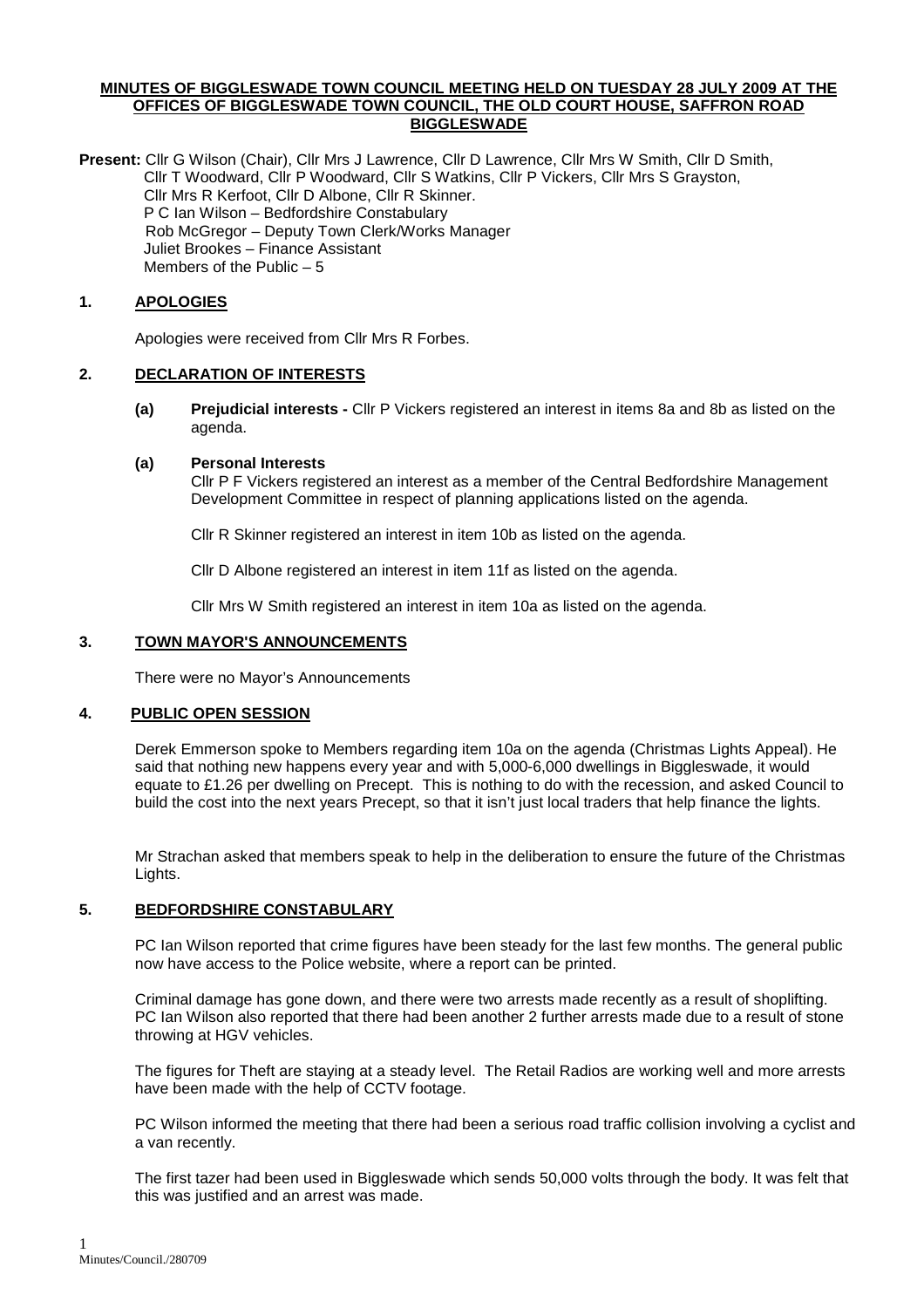Anti-social behaviour and vehicle nuisance had increased during the summer, but the police are working on the situation.

PC Wilson said that Interviews are taking place to appoint a new officer in the next few weeks to assist in the Biggleswade area.

PC Wilson asked if the Council would consider a reward scheme to help reduce criminal damage. This was a new idea that would need to be discussed.

Cllr Mrs S Grayston said it would be a good idea to take into schools as an educational item.

# **6. MINUTES OF MEETINGS**

- . **a.** Members received and adopted Minutes of the Council meeting held on 23 June 2009 at the Offices of Biggleswade Town Council, The Old Court House, Saffron Road, Biggleswade.
- **b.** Members received and adopt Minutes Planning meeting held on 14 July 2009 at the Offices of Biggleswade Town Council, The Old Court House, Saffron Road, Biggleswade.
- **c.** Members received and adopt Minutes of the Personnel meeting held on 17 July 2009 at the Offices of Biggleswade Town Council, The Old Court House, Saffron Road, Biggleswade.

# **7. MATTERS ARISING**

- **a.** Minutes of the Council meeting held on 23 June 2009 none
- **b.** Minutes of the Planning held on 14 July 2009 Cllr P Vickers requested that on item 5a listed on the agenda, the last sentence be amended to read ' Cllr P Vickers felt that 2 wards with 2 Councillors would be more appropriate that 4 Councillors per ward, as it was at the June election'
- **c.** Minutes of the Personnel meeting held on 17 July 2009 See Confidential Business

### **8. PLANNING APPLICATIONS**

### **a. CB/09/05331/ADV – Site 2 Land South of Potton Road, Biggleswade**

Advertisement Consent: Free-standing v-plan board and 14 flags on poles.

It was **RESOLVED** that the Town Council raise no objection to this application

#### **b. CB/09/05286/ARM – Land South of Potton Road, Biggleswade**

Revised Matters: Residential development of blocks 17,18,22,23,& 24 of development South of Potton Rd for 140 new dwellings & associated areas pursuant to outline planning permission 03/01205/OUT dated 13 November 2006 for residential development of approximately 1450 dwellings, construction of Eastern relief road, local centre, primary school public open space, structural landscaping, infrastructure including surface water balancing facilities & associated works. Demolition of 128 Potton Road to facilitate vehicular access. (All maters reserved except means of access) **All documents for above are available for viewing before the Meeting in the office.** 

It was **RESOLVED** that the Town Council raise no objection to this application

#### **c. CB/09/01192/FULL – 38 Shortmead Street, Biggleswade.**  Full: Change of use to 'dog grooming shop'

It was **RESOLVED** that the Town Council raise no objection to this application

# **9. ACCOUNTS**

# **a. Financial Administration**

Members received and adopted the following accounts:

- i. Detailed Balance Sheet to 30 June 2009.
- ii. Summary of Income & Expenditure.
- iii. Current Bank Account, receipts and payments to 30 June 2009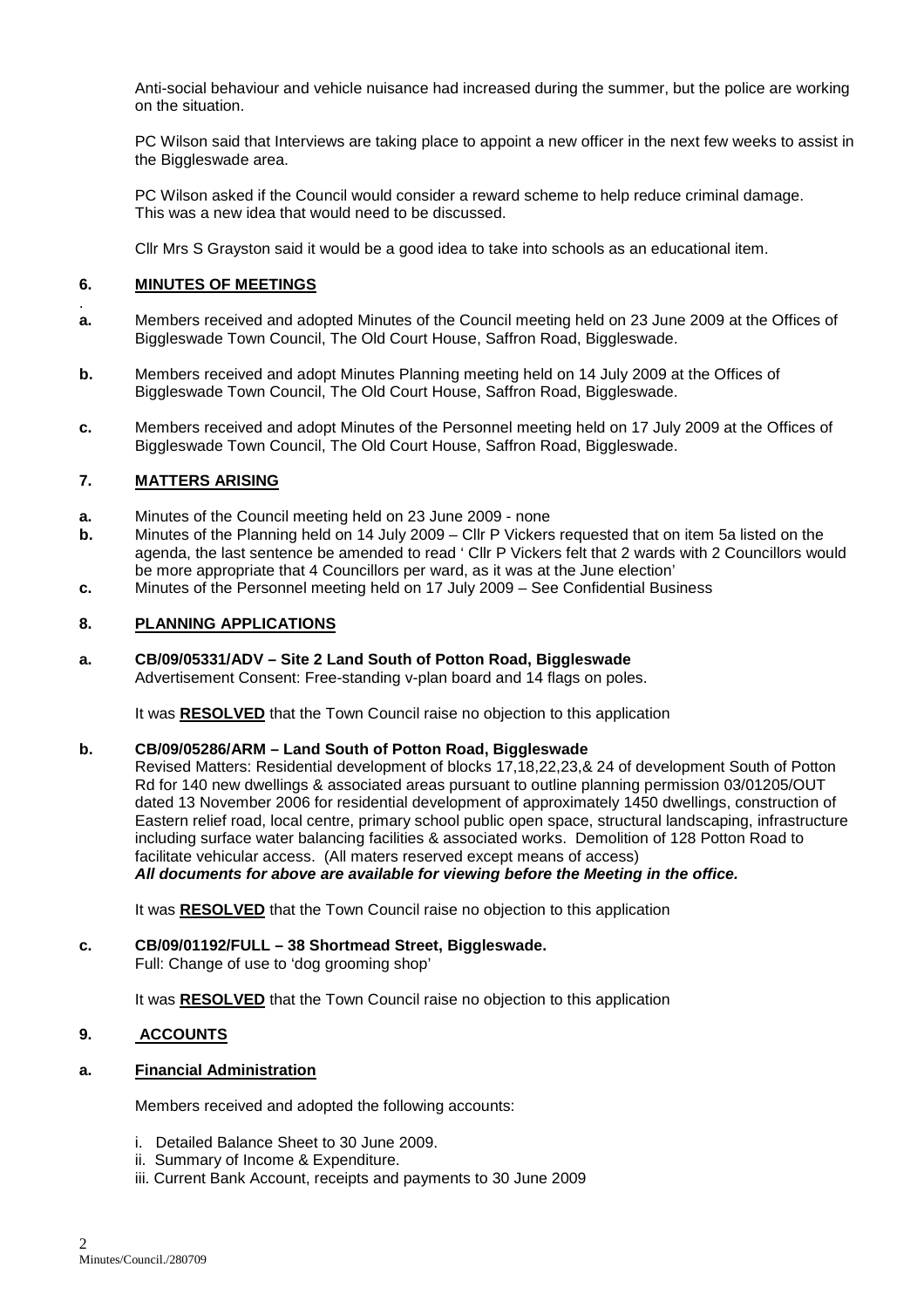# **10. ITEMS FOR INFORMATION**

# **a. Biggleswade Chamber of Trade Christmas Lights appeal**

Cllr Peter Vickers told Members that he had attended the Chamber of Trade Annual Meeting where it was decided that the town may not have any Christmas Lights this year, which dismayed Members, Traders and all who were at the meeting.

Cllr Vickers asked that Town Council continue to give financial support. The final decision will be made at the end of August as to whether the scheme continues as costs have risen considerably with Health and Safety etc. The total cost of scheme is £12,000. Large retailers don't support the scheme at all, more small businesses contribute.

Cllr D Lawrence suggested that Town Council take over organising the Christmas Lights.

Cllr Mrs W Smith said that if Council does take over the lights, 3 quotes should be obtained from different suppliers.

It was **RESOLVED** that Town Councils financial support be increased to £4,000 toward 2009 Christmas Lights.

### **b. Safer routes for Horse riders of Biggleswade**

Members consider correspondence requesting safer routes for the Horse riders of Biggleswade and asking if Town Council would consider upgrading some of the public footpaths to Bridleways.

With traffic becoming more prolific and much faster, the less road riding, the safer it would be all round.

There are some unsuitable bridleways that cross the A1 and they are requesting that these be re-routed.

It was **RESOLVED** that this request be supported in principle **BUT** that it be referred to Central Bedfordshire Council.

# **c. Dan Albone Car Park**

 Woodfine Solicitors have contact Town Council regarding the lease for Dan Albone Car Park. In accordance with paragraph 2 of the schedule of the lease, the landlord wishes to exercise the right to review the annual rent which is to be £9,000 payable from 31 January 2009 and have requested confirmation of agreement by Town Council.

It was **RESOLVED** that Stimpson Eves be contacted to negotiate on Town Councils behalf.

### **d. Biggleswade Sequence Dance Club**

Members considered correspondence from Biggleswade Sequence Dance Club informing Council that the club is starting its 60<sup>th</sup> season starting September 2009 through to May 2010 and are they hoping to hold special occasions throughout this time including 'theme' nights.

They are asking Council to consider making a donation to the club to help with the cost of organising these events.

It was **RESOLVED** that a reply be sent to the Club to ask them to apply for a donation in February when all grants are considered by the Council.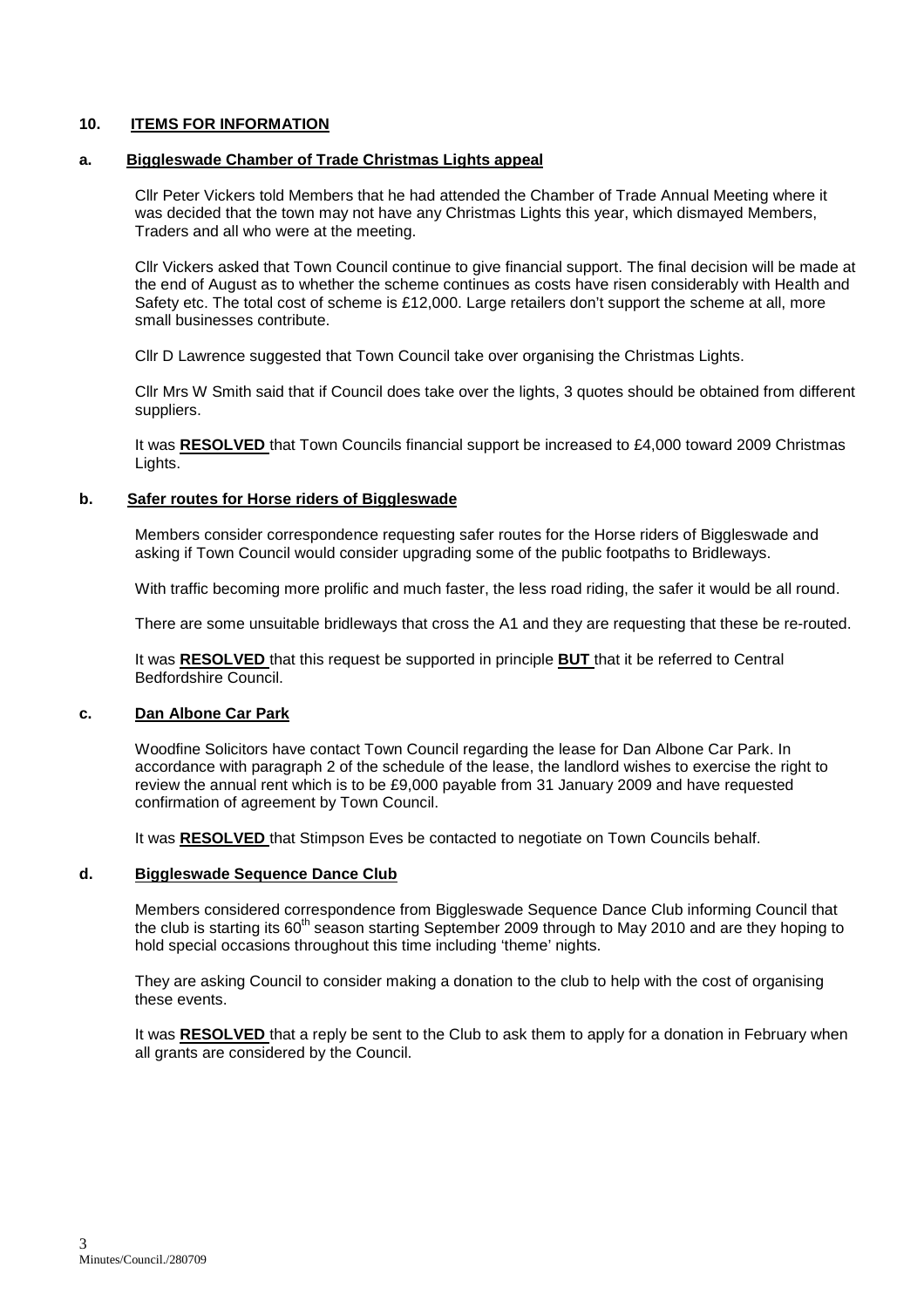# **e. Street naming – 42 The Baulk and Church Street**

North Herts Homes has contacted Town Council asking for ideas for names for the two new developments of affordable homes at 42 The Baulk and Church street.

 The Baulk development will comprise of 2 one bedroom apartments, 8 two bedroom apartments, and 5 two bedroom houses. 5 of the two bed units will be offered for shared ownership.

# It was **RESOLVED** that the name **KIDMAN COURT** be proposed.

The site at Church Street will consist of 14 new homes, 1 one bedroom apartment, 3 two bedroom apartments and 10 two bedroom houses. 6 of the two bedroom houses fronting Church Street will be offered on a shared ownership basis. When completed the homes will form a part road fronting and part courtyard type development.

It was **RESOLVED** that the name **WELLS COURT** be proposed.

### **f. St Andrews Country Fayre**

Members considered correspondence informing Council that St Andrew's Church Country Fayre will take place 19 September 2009 when they will be raising money for Mercy Ships and East Anglian Air Ambulance. Simultaneously with the Fayre, the Church will be staging an exhibition containing work from local schools and societies. This year they are looking for displays for the exhibition on the theme of 'Lifelines' showing how people help and support each other, and they are inviting Town Council to take part and to put up a display for them.

 It was **RESOLVED** that Town Council produce a board to publicise the roles and functions of the Council, to be manned by Councillors on a rota basis.

### **11. . ITEMS FOR INFORMATION**

### **a. Planning Decisions Council Decision**

| i. $CB/09/00900/FULL - 3 Furzenhall Rd.$     | APPROVED | No objection |
|----------------------------------------------|----------|--------------|
| ii. CB/09/00779/FULL - 20 Boddington Gardens | APPROVED | No objection |

It was **RESOLVED** that these be noted.

#### **b. Thank you letter from Ivel Sprinter**

Members received correspondence from East Beds Community Bus Ltd, who operate the Ivel Sprinter, thanking Town Council for their donation of £2,500 towards the cost of a new vehicle. They are hoping to reach their target and make a purchase in the next few months.

It was **RESOLVED** that this be noted.

### **c. Stratton Upper School**

Members received correspondence from Stratton Upper School thanking Town Council for the loan of sandbags for their World War One trench build that was part of their More Able Experience Week.

The event proved very popular and was so successful that students had to be turned away to keep numbers down.

They plan to stage a similar event in 2010 and hope it would acceptable to ask for help once again if needed.

The supplied several photographs which are on display in Council Chamber.

It was **RESOLVED** that this be noted.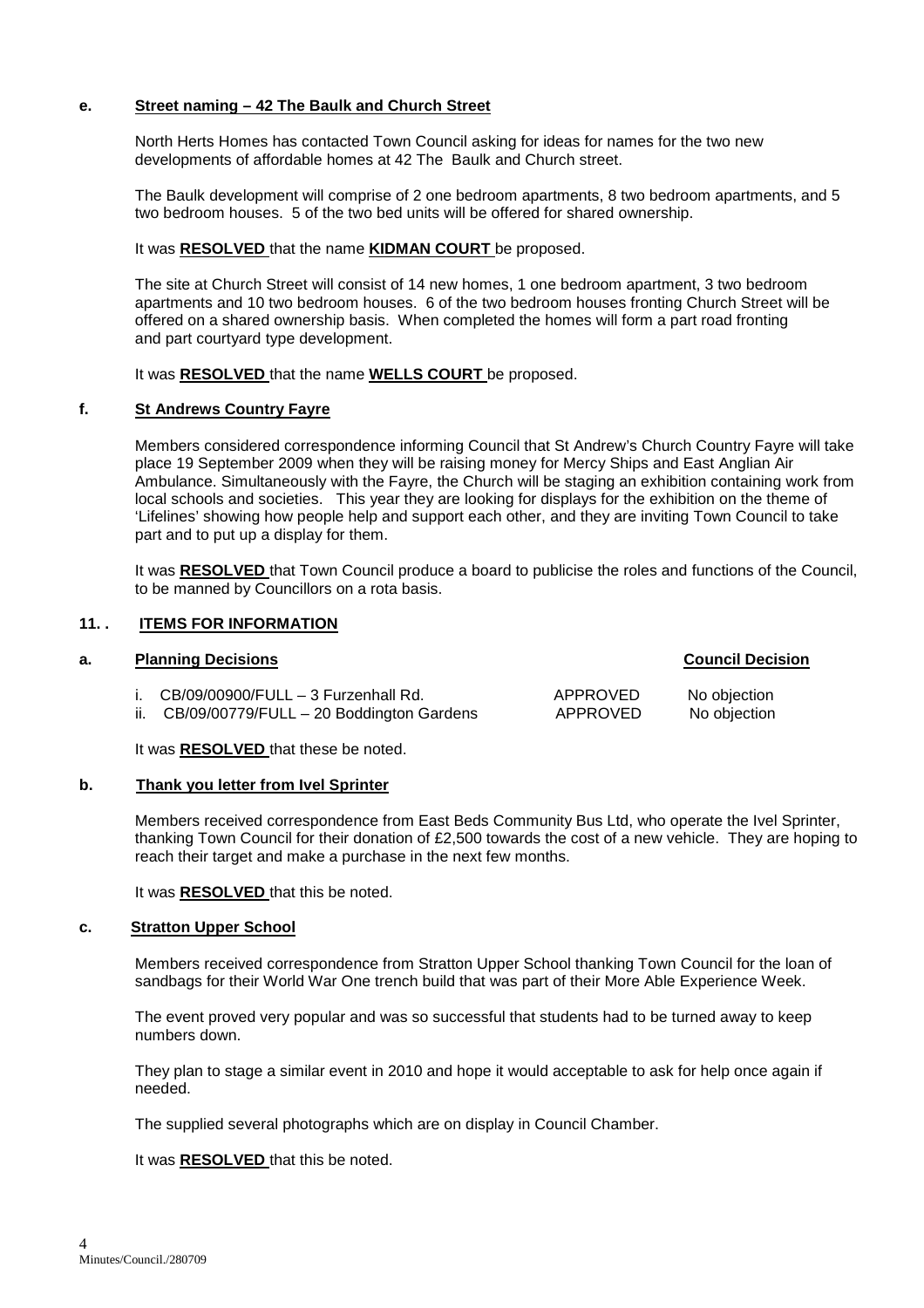# **d. Hertfordshire CCTV Newsletter**

 Councillors received a copy of Hertfordshire CCTV Partnership newsletter, 'Camera Shy' and a copy is attached to this agenda.

It was **RESOLVED** that this be noted. It was also noted that a camera had been installed in Mill Lane.

#### **e. Biggleswade Sports Meeting**

 Members received correspondence from Biggleswade Sports to send thanks for the use of Fairfield Pavilion for their recent meeting.

 People commented on how nice the inside of the pavilion looks and asked to send thanks to Town Council.

They had a record number of cyclists, the best ever for many years.

It was **RESOLVED** that this be noted.

#### **f. Proposed Temporary Road closure – Drove Road, Biggleswade**

 Central Bedfordshire Council have contacted Town Council informing of a proposed temporary road closure at Drove Road, for 7 days between 0900hrs – 1530hrs from 17 to 25 August, to enable surfacing work to be carried out.

It was **RESOLVED** that this be noted.

# **g. Bedfordshire Highways Major Roadworks – From 11 July 2009 – 2 week programme**

 Notification was received from Bedfordshire Highways informing Council of major roadworks from 11 July 2009 – 2 week programme and a copy is attached to this agenda.

It was **RESOLVED** that this be noted.

#### **h. Members Service Bulletin for period 1/06/09 – 28/06/09**

Members Service Bulletin was received from Highways Dept to inform Council of complaints received from Biggleswade residents from 1 June 2009 to 28 June 2009 and the action taken by them.

It was **RESOLVED** that this be noted.

#### **i. Minutes of Biggleswade Town Plan Steering Group meetings**

 Members received Minutes of Biggleswade Town Plan Steering Group meetings held on 19 May and 22 June.

It was **RESOLVED** that this be noted.

#### **j. Bear Update**

Members received an introduction and update has been received from Bedfordshire Energy and Recycling (BEaR). The BEaR project has been set up to delivery a long term residual waste treatment contract on behalf of Bedford Borough, Central Bedfordshire and Luton Borough Council.

It was **RESOLVED** that this be noted.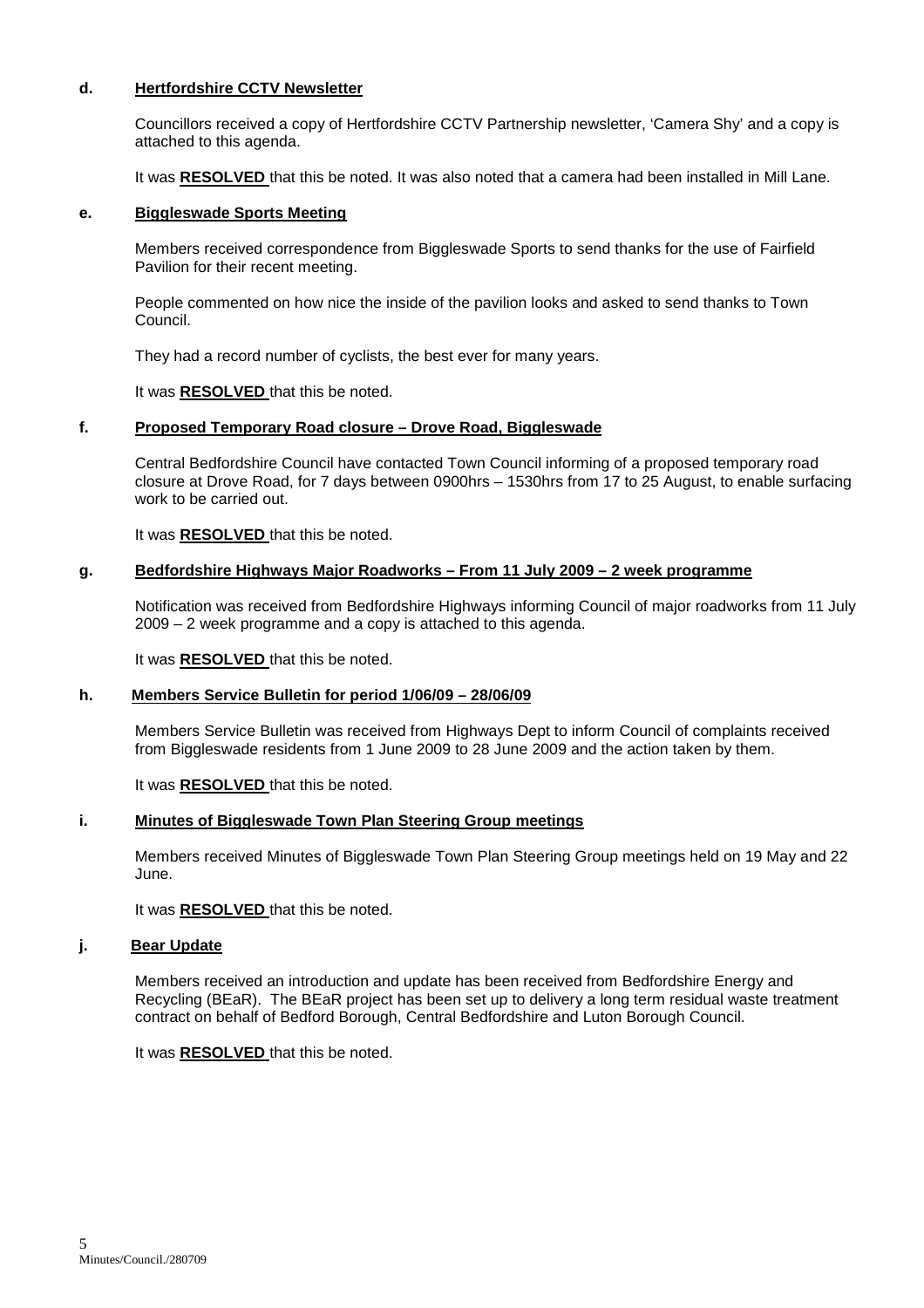# **k. Update from Planning Meeting held on 9 June 2009**

Martin Pratt, Assistant Director of Specialist Services, Central Bedfordshire Council, had replied to Town Council's letter regarding Hitchmead School stating that there seems to be some misunderstanding of their position as no decision has been made on the future of Hitchmead School.

Cllr Mrs W Smith said that she was disappointed with the reply and did not think there had been any misunderstanding regarding making a decision before any consultation had been completed.

Cllr Mrs J Lawrence said that the available documents offered only a limited set of options and that there should have been a general consultation.

It was **RESOLVED** that the reply from Central Bedfordshire be noted.

# **12. PUBLIC OPEN SESSION**

 Mr Simmons said that people felt very passionate about the Christmas Lights and he would encourage a possible change of ownership, as Ampthill had done 5 years ago.

 Mr Emmerson thanked Town Council for considering taking responsibility for the lights. He said he would be happy to discuss further and thanked Town Council for their continued support and recognized the current economic climate which is very poor at present.

 Mr Emmerson said that he was delighted that Cllr Peter Vickers would be attending the next meeting to discuss the lights, as Town Council should be represented. Cllr Vickers could then advise Town Council of the outcome.

 The question was also asked with regards to shop keepers paying business rate, could they ask Central Bedfordshire Council for some financial support. Peter Vickers advised that he had already looked into this, and donations to community projects no longer exists with Central Bedfordshire Council.

Mr Strachan asked if the 'Chairman of the Council' board could be amended, as there where a few errors.

1988 should read Mrs M A Armstrong 1989 should read Mr C J Cook

Also, could the title also be changed to "Chairmen" and not "Chairman", so as to match the original board.

He was advised that this matter would be looked into and rectified.

#### **13. CONFIDENTIAL BUSINESS**

That in view of the confidential nature of the business about to be transacted, it is advisable in the public interest that the press and public be temporarily excluded and they are instructed to withdraw.